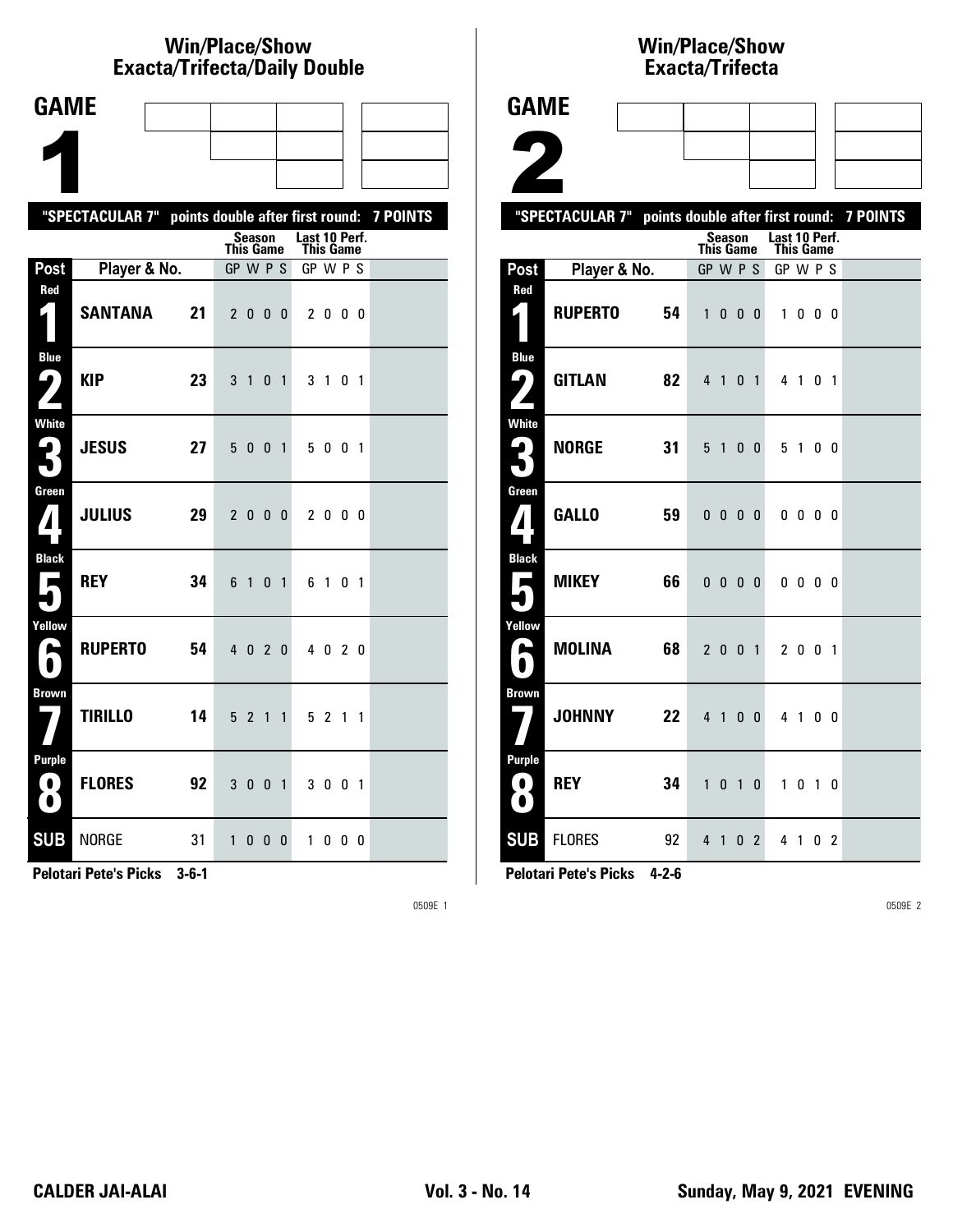### **Win/Place/Show Exacta/Tri fecta**

| <b>GAME</b> |  |  |  |
|-------------|--|--|--|
|             |  |  |  |
|             |  |  |  |
|             |  |  |  |

|                            | "SPECTACULAR 7"        | points double after first round: |                  |                |                   |                   |                                   |                |        | 7 POINTS |                  |              |   |                |
|----------------------------|------------------------|----------------------------------|------------------|----------------|-------------------|-------------------|-----------------------------------|----------------|--------|----------|------------------|--------------|---|----------------|
|                            |                        |                                  | <b>This Game</b> |                | Season            |                   | Last 10 Perf.<br><b>This Game</b> |                |        |          | <b>All Games</b> | <b>Team</b>  |   |                |
| Post                       | Player & No.           |                                  | GP W P S         |                |                   |                   | GP W P S                          |                |        |          | GP W P S         |              |   |                |
| Red                        | <b>NORGE</b>           | 31                               | $\overline{c}$   | 0              | 1                 | 0                 | 2                                 | 0              | 1      | 0        | 1                | 0            | 0 | $\overline{1}$ |
|                            | <b>JOHNNY</b>          | 22                               | 6                | 1              | 1                 | 1                 | 6                                 | 1              | 1      | 1        |                  |              |   |                |
| <b>Blue</b><br>9           | <b>JESUS</b>           | 27                               | 6                | 0              | 0                 | 3                 | 6                                 | 0              | 0      | 3        | $\overline{2}$   | 0            | 0 | - 0            |
|                            | <b>LARREA</b>          | 30                               | $\overline{2}$   | 0              | 0                 | 0                 | 2                                 | 0              | 0      | 0        |                  |              |   |                |
| <b>White</b>               | <b>JULIUS</b>          | 29                               | 5                | 1              | $\mathbf{1}$      | 1                 | 5                                 | 1              | 1      | 1        | $\overline{2}$   | 0            | 1 | 1              |
|                            | <b>GALLO</b>           | 59                               | 5                | 0              | $\Omega$          | 1                 | 5                                 | 0              | 0      | 1        |                  |              |   |                |
| Green                      | <b>FLORES</b>          | 92                               | 6                | 0              | $\Omega$          | $\Omega$          | 6                                 | 0              | 0      | $\Omega$ | 4                | $\mathbf{0}$ | 1 | $\mathbf{0}$   |
| $\blacktriangle$           | <b>MOLINA</b>          | 68                               | 6                | $\overline{2}$ | 1                 | 1                 | 6                                 | $\overline{c}$ | 1      | 1        |                  |              |   |                |
| <b>Black</b><br>Е          | <b>MIKEY</b>           | 66                               | 0                | 0              | 0                 | 0                 | 0                                 | 0              | 0      | 0        | 0                | 0            | 0 | 0              |
|                            | <b>TIRILLO</b>         | 14                               | 6                | 0              | 0                 | 1                 | 6                                 | 0              | 0      | 1        |                  |              |   |                |
| Yellow<br>ß,               | <b>KIP</b>             | 23                               | 6                | $\mathfrak{p}$ | 0                 | 0                 | 6                                 | 2              | 0      | 0        | $\overline{2}$   | $\mathbf{1}$ | 0 | $\mathbf{0}$   |
| $\bullet$                  | <b>CONRADO</b>         | 77                               | 5                | 1              | 3                 | $\Omega$          | 5                                 | 1              | 3      | 0        |                  |              |   |                |
| <b>Brown</b>               | <b>REY</b>             | 34                               | 6                | 1              | 0                 | 0                 | 6                                 | 1              | 0      | 0        | 0                | 0            | 0 | 0              |
|                            | <b>RUPERTO</b>         | 54                               | $\overline{4}$   | 0              | 0                 | 0                 | 4                                 | 0              | 0      | 0        |                  |              |   |                |
| <b>Purple</b><br>$\bullet$ | <b>GITLAN</b>          | 82                               | 2                | 0              | 0                 | 1                 | 2                                 | 0              | 0      | 1        | 1                | 0            | 0 | 0              |
| $\bullet$                  | <b>SANTANA</b>         | 21                               | $\overline{2}$   | 0              | 0                 | 0                 | 2                                 | 0              | 0      | 0        |                  |              |   |                |
| <b>SUBS</b>                | FRANK<br><b>MANUEL</b> | 15<br>60                         | 0<br>1           | 0<br>1         | 0<br>$\mathbf{0}$ | 0<br>$\mathbf{0}$ | 0<br>1                            | 0<br>1         | 0<br>0 | 0<br>0   |                  |              |   |                |
|                            |                        |                                  |                  |                |                   |                   |                                   |                |        |          |                  |              |   |                |

**Pelotari Pete's Picks 1-5-7**

0509E 3

#### **Win/Place/Show Exacta/Tri fecta/Super fecta**



|                        | "SPECTACULAR 9"        |          | points double after first round: |                |                |                |                            |        |                |               | 9 POINTS |                                 |              |              |
|------------------------|------------------------|----------|----------------------------------|----------------|----------------|----------------|----------------------------|--------|----------------|---------------|----------|---------------------------------|--------------|--------------|
|                        |                        |          | <b>This Game</b>                 | Season         |                |                | Last 10 Perf.<br>This Game |        |                |               |          | <b>Team</b><br><b>All Games</b> |              |              |
| Post                   | Player & No.           |          | GP                               |                | WPS            |                | GP W P                     |        |                | -S            |          | GP W P S                        |              |              |
| Red                    | <b>KIP</b>             | 23       | 3                                | $\overline{2}$ | 0              | 0              | 3                          | 2      | 0              | 0             |          |                                 |              |              |
|                        | <b>GALLO</b>           | 59       | 4                                | $\overline{2}$ | $\overline{2}$ | 0              | 4                          | 2      | $\overline{c}$ | 0             | 1        | 0                               | 0            | 0            |
| <b>Blue</b>            | <b>GITLAN</b>          | 82       | 4                                | 1              | 0              | $\overline{2}$ | 4                          | 1      | 0              | $\mathfrak z$ |          |                                 |              |              |
| 4                      | <b>MOLINA</b>          | 68       | 4                                | 1              | 0              | 0              | 4                          | 1      | 0              | 0             | 1        | 0                               | 0            | 0            |
| <b>White</b>           | <b>MIKEY</b>           | 66       | 0                                | 0              | $\Omega$       | 0              | 0                          | 0      | 0              | 0             |          |                                 |              |              |
|                        | <b>CARLOS</b>          | 46       | 3                                | 1              | 0              | 0              | 3                          | 1      | 0              | 0             | 0        | 0                               | 0            | 0            |
| Green                  | <b>JULIUS</b>          | 29       | 3                                | 0              | 1              | $\mathbf{0}$   | 3                          | 0      | 1              | 0             | 3        | 0                               | 1            | 1            |
| 4                      | <b>JOHNNY</b>          | 22       | 6                                | 1              | 0              | $\overline{2}$ | 6                          | 1      | 0              | 2             |          |                                 |              |              |
| <b>Black</b><br>Е      | <b>JESUS</b>           | 27       | 6                                | 0              | $\Omega$       | 0              | 6                          | 0      | 0              | 0             | 3        | 0                               | 0            | $\mathbf{1}$ |
|                        | <b>TIRILLO</b>         | 14       | 6                                | 0              | 1              | 1              | 6                          | 0      | 1              | 1             |          |                                 |              |              |
| Yellow                 | <b>REY</b>             | 34       | 5                                | 1              | 2              | 1              | 5                          | 1      | $\mathfrak z$  | 1             |          |                                 |              |              |
| ۱                      | <b>RUPERTO</b>         | 54       | 4                                | 0              | 0              | 1              | 4                          | 0      | 0              | 1             | 0        | $\mathbf{0}$                    | $\mathbf{0}$ | $\mathbf{0}$ |
| Brown                  | <b>FLORES</b>          | 92       | 6                                | 0              | 1              | $\mathbf{0}$   | 6                          | 0      | 1              | 0             | 1        | 0                               | 0            | $\mathbf{0}$ |
|                        | <b>SANTANA</b>         | 21       | $\overline{2}$                   | 0              | 1              | 0              | $\overline{2}$             | 0      | 1              | 0             |          |                                 |              |              |
| <b>Purple</b>          | <b>NORGE</b>           | 31       | 5                                | 0              | 1              | $\mathbf{0}$   | 5                          | 0      | 1              | 0             |          |                                 |              |              |
| $\bullet$<br>$\bullet$ | <b>LARREA</b>          | 30       | 4                                | 0              | 0              | 1              | 4                          | 0      | 0              | 1             | 1        | 0                               | $\mathbf{0}$ | $\Omega$     |
| <b>SUBS</b>            | тото<br><b>CONRADO</b> | 38<br>77 | 0<br>5                           | 0<br>0         | 0<br>1         | 0<br>1         | 0<br>5                     | 0<br>0 | 0<br>1         | 0<br>1        |          |                                 |              |              |
|                        |                        |          |                                  |                |                |                |                            |        |                |               |          |                                 |              |              |

**Pelotari Pete's Picks 2-8-4-6**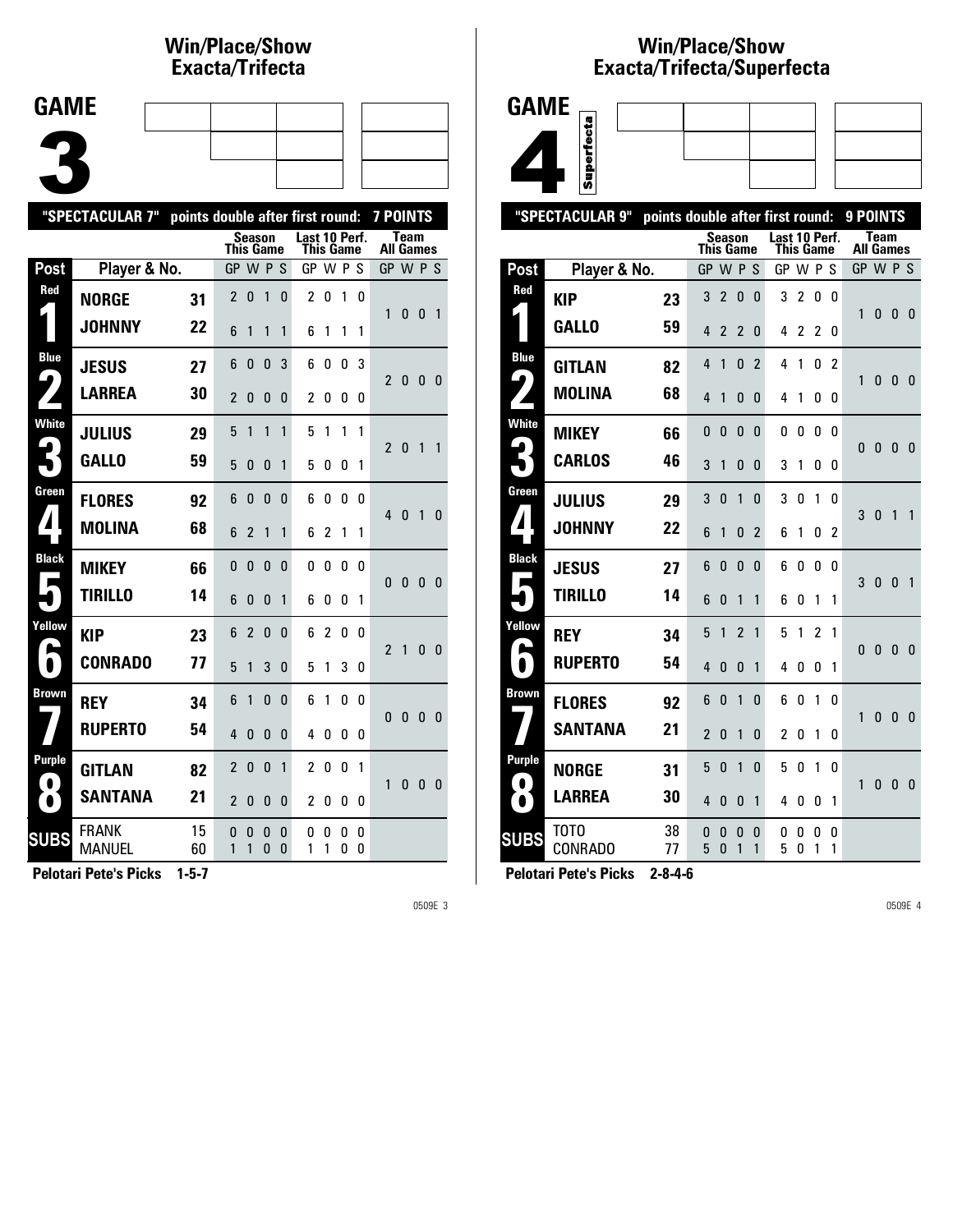### **Win/Place/Show Exacta/Tri fecta**

| <b>GAME</b> |     |   |  |
|-------------|-----|---|--|
|             |     |   |  |
|             |     |   |  |
|             |     |   |  |
|             |     |   |  |
|             | . . | - |  |

| <b>Team</b><br>Last 10 Perf.<br>Season<br><b>This Game</b><br>This Game<br><b>All Games</b><br>Player & No.<br>Post<br>GP W P S<br>GP W P S<br>GP W P S<br>Red<br>5<br>$\overline{c}$<br>5<br>0<br>1<br>$\overline{2}$<br>0<br>1<br><b>JULIUS</b><br>29<br>$\overline{2}$<br>$\overline{2}$<br>0<br>$\mathbf{0}$<br><b>CONRADO</b><br>77<br>3<br>1<br>3<br>0<br>0<br>1<br>0<br>0<br><b>Blue</b><br>3<br>3<br>$\mathbf{0}$<br>$\mathbf{0}$<br>0<br>0<br>1<br>1<br><b>NORGE</b><br>31<br>4<br>$\overline{2}$<br>0<br>1<br>0<br><b>GALLO</b><br>59<br>4<br>4<br>1<br>1<br>1<br>1<br>1<br>1<br><b>White</b><br>2<br>2<br>0<br>0<br>0<br>0<br>0<br>0<br><b>FLORES</b><br>92<br>$\overline{2}$<br>$\mathbf{0}$<br>1<br>$\Omega$<br><b>URTARAN</b><br>89<br>5<br>$\Omega$<br>1<br>1<br>5<br>0<br>1<br>1<br>Green<br>$\overline{\phantom{a}}$<br>$\overline{c}$<br>6<br>1<br>$\Omega$<br>6<br>1<br>0<br>T <sub>0</sub> T <sub>0</sub><br>38<br>0<br>$\mathbf{0}$<br>$\mathbf{0}$<br>- 0<br>◢<br><b>JOHNNY</b><br>22<br>3<br>0<br>$\mathbf{0}$<br>1<br>3<br>0<br>0<br>1<br><b>Black</b><br>2<br>$\overline{2}$<br>0<br>0<br>1<br>0<br>1<br>0<br><b>JESUS</b><br>27<br>0<br>$\bf{0}$<br>$\mathbf{0}$<br>$\mathbf{0}$<br>Ξ<br><b>SANTANA</b><br>21<br>$\overline{2}$<br>0<br>$\mathbf{0}$<br>$\overline{c}$<br>0<br>0<br>0<br>0<br>Yellow<br>0<br>0<br>$\Omega$<br>0<br>0<br>0<br>0<br>0<br><b>MIKEY</b><br>66<br>0<br>$\mathbf{0}$<br>$\mathbf{0}$<br>0<br><b>MANUEL</b><br>60<br>$\bullet$<br>4<br>$\overline{2}$<br>$\overline{2}$<br>1<br>$\Omega$<br>4<br>1<br>0<br><b>Brown</b><br>1<br>4<br>$\mathbf{0}$<br>$\Omega$<br>4<br>1<br>0<br>0<br><b>KIP</b><br>23<br>$\overline{2}$<br>$\mathbf{0}$<br>0<br>$\mathbf{0}$<br><b>TIRILLO</b><br>14<br>1<br>0<br>$\mathbf{0}$<br>$\mathbf{0}$<br>1<br>0<br>0<br>0<br>Purple<br>0<br>0<br>0<br>$\mathbf{0}$<br>0<br>0<br>0<br>0<br><b>FRANK</b><br>15<br>$\bullet$<br>0<br>0<br>0<br>$\bf{0}$<br><b>LARREA</b><br>30 |             | "SPECTACULAR 7" |  |   |   |   | points double after first round: |   |   |   | 7 POINTS |  |  |  |
|---------------------------------------------------------------------------------------------------------------------------------------------------------------------------------------------------------------------------------------------------------------------------------------------------------------------------------------------------------------------------------------------------------------------------------------------------------------------------------------------------------------------------------------------------------------------------------------------------------------------------------------------------------------------------------------------------------------------------------------------------------------------------------------------------------------------------------------------------------------------------------------------------------------------------------------------------------------------------------------------------------------------------------------------------------------------------------------------------------------------------------------------------------------------------------------------------------------------------------------------------------------------------------------------------------------------------------------------------------------------------------------------------------------------------------------------------------------------------------------------------------------------------------------------------------------------------------------------------------------------------------------------------------------------------------------------------------------------------------------------------------------------------------------------------------------------------------------------------------------------------------------------------------------------------------------------------------|-------------|-----------------|--|---|---|---|----------------------------------|---|---|---|----------|--|--|--|
|                                                                                                                                                                                                                                                                                                                                                                                                                                                                                                                                                                                                                                                                                                                                                                                                                                                                                                                                                                                                                                                                                                                                                                                                                                                                                                                                                                                                                                                                                                                                                                                                                                                                                                                                                                                                                                                                                                                                                         |             |                 |  |   |   |   |                                  |   |   |   |          |  |  |  |
|                                                                                                                                                                                                                                                                                                                                                                                                                                                                                                                                                                                                                                                                                                                                                                                                                                                                                                                                                                                                                                                                                                                                                                                                                                                                                                                                                                                                                                                                                                                                                                                                                                                                                                                                                                                                                                                                                                                                                         |             |                 |  |   |   |   |                                  |   |   |   |          |  |  |  |
|                                                                                                                                                                                                                                                                                                                                                                                                                                                                                                                                                                                                                                                                                                                                                                                                                                                                                                                                                                                                                                                                                                                                                                                                                                                                                                                                                                                                                                                                                                                                                                                                                                                                                                                                                                                                                                                                                                                                                         |             |                 |  |   |   |   |                                  |   |   |   |          |  |  |  |
|                                                                                                                                                                                                                                                                                                                                                                                                                                                                                                                                                                                                                                                                                                                                                                                                                                                                                                                                                                                                                                                                                                                                                                                                                                                                                                                                                                                                                                                                                                                                                                                                                                                                                                                                                                                                                                                                                                                                                         |             |                 |  |   |   |   |                                  |   |   |   |          |  |  |  |
|                                                                                                                                                                                                                                                                                                                                                                                                                                                                                                                                                                                                                                                                                                                                                                                                                                                                                                                                                                                                                                                                                                                                                                                                                                                                                                                                                                                                                                                                                                                                                                                                                                                                                                                                                                                                                                                                                                                                                         |             |                 |  |   |   |   |                                  |   |   |   |          |  |  |  |
|                                                                                                                                                                                                                                                                                                                                                                                                                                                                                                                                                                                                                                                                                                                                                                                                                                                                                                                                                                                                                                                                                                                                                                                                                                                                                                                                                                                                                                                                                                                                                                                                                                                                                                                                                                                                                                                                                                                                                         |             |                 |  |   |   |   |                                  |   |   |   |          |  |  |  |
|                                                                                                                                                                                                                                                                                                                                                                                                                                                                                                                                                                                                                                                                                                                                                                                                                                                                                                                                                                                                                                                                                                                                                                                                                                                                                                                                                                                                                                                                                                                                                                                                                                                                                                                                                                                                                                                                                                                                                         |             |                 |  |   |   |   |                                  |   |   |   |          |  |  |  |
|                                                                                                                                                                                                                                                                                                                                                                                                                                                                                                                                                                                                                                                                                                                                                                                                                                                                                                                                                                                                                                                                                                                                                                                                                                                                                                                                                                                                                                                                                                                                                                                                                                                                                                                                                                                                                                                                                                                                                         |             |                 |  |   |   |   |                                  |   |   |   |          |  |  |  |
|                                                                                                                                                                                                                                                                                                                                                                                                                                                                                                                                                                                                                                                                                                                                                                                                                                                                                                                                                                                                                                                                                                                                                                                                                                                                                                                                                                                                                                                                                                                                                                                                                                                                                                                                                                                                                                                                                                                                                         |             |                 |  |   |   |   |                                  |   |   |   |          |  |  |  |
|                                                                                                                                                                                                                                                                                                                                                                                                                                                                                                                                                                                                                                                                                                                                                                                                                                                                                                                                                                                                                                                                                                                                                                                                                                                                                                                                                                                                                                                                                                                                                                                                                                                                                                                                                                                                                                                                                                                                                         |             |                 |  |   |   |   |                                  |   |   |   |          |  |  |  |
|                                                                                                                                                                                                                                                                                                                                                                                                                                                                                                                                                                                                                                                                                                                                                                                                                                                                                                                                                                                                                                                                                                                                                                                                                                                                                                                                                                                                                                                                                                                                                                                                                                                                                                                                                                                                                                                                                                                                                         |             |                 |  |   |   |   |                                  |   |   |   |          |  |  |  |
|                                                                                                                                                                                                                                                                                                                                                                                                                                                                                                                                                                                                                                                                                                                                                                                                                                                                                                                                                                                                                                                                                                                                                                                                                                                                                                                                                                                                                                                                                                                                                                                                                                                                                                                                                                                                                                                                                                                                                         |             |                 |  |   |   |   |                                  |   |   |   |          |  |  |  |
|                                                                                                                                                                                                                                                                                                                                                                                                                                                                                                                                                                                                                                                                                                                                                                                                                                                                                                                                                                                                                                                                                                                                                                                                                                                                                                                                                                                                                                                                                                                                                                                                                                                                                                                                                                                                                                                                                                                                                         |             |                 |  |   |   |   |                                  |   |   |   |          |  |  |  |
|                                                                                                                                                                                                                                                                                                                                                                                                                                                                                                                                                                                                                                                                                                                                                                                                                                                                                                                                                                                                                                                                                                                                                                                                                                                                                                                                                                                                                                                                                                                                                                                                                                                                                                                                                                                                                                                                                                                                                         |             |                 |  |   |   |   |                                  |   |   |   |          |  |  |  |
|                                                                                                                                                                                                                                                                                                                                                                                                                                                                                                                                                                                                                                                                                                                                                                                                                                                                                                                                                                                                                                                                                                                                                                                                                                                                                                                                                                                                                                                                                                                                                                                                                                                                                                                                                                                                                                                                                                                                                         |             |                 |  |   |   |   |                                  |   |   |   |          |  |  |  |
|                                                                                                                                                                                                                                                                                                                                                                                                                                                                                                                                                                                                                                                                                                                                                                                                                                                                                                                                                                                                                                                                                                                                                                                                                                                                                                                                                                                                                                                                                                                                                                                                                                                                                                                                                                                                                                                                                                                                                         |             |                 |  |   |   |   |                                  |   |   |   |          |  |  |  |
|                                                                                                                                                                                                                                                                                                                                                                                                                                                                                                                                                                                                                                                                                                                                                                                                                                                                                                                                                                                                                                                                                                                                                                                                                                                                                                                                                                                                                                                                                                                                                                                                                                                                                                                                                                                                                                                                                                                                                         |             |                 |  |   |   |   |                                  |   |   |   |          |  |  |  |
|                                                                                                                                                                                                                                                                                                                                                                                                                                                                                                                                                                                                                                                                                                                                                                                                                                                                                                                                                                                                                                                                                                                                                                                                                                                                                                                                                                                                                                                                                                                                                                                                                                                                                                                                                                                                                                                                                                                                                         | $\bullet$   |                 |  | 5 | 0 | 0 | 0                                | 5 | 0 | 0 | 0        |  |  |  |
| GITLAN<br>82<br>5<br>1<br>0<br>0<br>5<br>0<br>0<br>1<br><b>MOLINA</b><br>6<br>6<br>68<br>1<br>1<br>0<br>0<br>1<br>1                                                                                                                                                                                                                                                                                                                                                                                                                                                                                                                                                                                                                                                                                                                                                                                                                                                                                                                                                                                                                                                                                                                                                                                                                                                                                                                                                                                                                                                                                                                                                                                                                                                                                                                                                                                                                                     | <b>SUBS</b> |                 |  |   |   |   |                                  |   |   |   |          |  |  |  |

**Pelotari Pete's Picks 8-3-5**

0509E 5

#### **Win/Place/Show Exacta/Tri fecta**

6

|              | "SPECTACULAR 7"                 |          |                     |                |          |                            | points double after first round: |                |                     |                  | <b>7 POINTS</b> |              |              |              |
|--------------|---------------------------------|----------|---------------------|----------------|----------|----------------------------|----------------------------------|----------------|---------------------|------------------|-----------------|--------------|--------------|--------------|
|              |                                 |          | This Game           | Season         |          | Last 10 Perf.<br>This Game |                                  |                |                     | <b>All Games</b> | <b>Team</b>     |              |              |              |
| Post         | Player & No.                    |          | GP                  | <b>WPS</b>     |          |                            | GP W P                           |                |                     | -S               | GP W P S        |              |              |              |
| Red          | <b>RESTINA</b>                  | 28       | 6                   | 0              | 1        | 0                          | 6                                | 0              | 1                   | 0                |                 |              |              |              |
|              | <b>MOLINA</b>                   | 68       | $\overline{2}$      | 0              | 1        | 0                          | $\overline{c}$                   | 0              | 1                   | 0                | 0               | 0            | 0            | 0            |
| <b>Blue</b>  | T <sub>0</sub> T <sub>0</sub>   | 38       | 6                   | $\overline{2}$ | 0        | 0                          | 6                                | 2              | 0                   | 0                |                 |              |              |              |
|              | <b>MANUEL</b>                   | 60       | 6                   | 5              | 0        | 0                          | 6                                | 5              | 0                   | 0                | 1               | 1            | 0            | 0            |
| <b>White</b> | <b>MIKEY</b>                    | 66       | 0                   | 0              | 0        | 0                          | 0                                | 0              | 0                   | 0                | 0               | 0            | 0            | 0            |
|              | <b>GALLO</b>                    | 59       | 6                   | 0              | 0        | 1                          | 6                                | 0              | 0                   | 1                |                 |              |              |              |
| Green        | <b>KIP</b>                      | 23       | 4                   | 1              | 0        | 0                          | 4                                | 1              | 0                   | 0                | $\overline{2}$  | 1            | 0            | $\mathbf{0}$ |
|              | <b>CARLOS</b>                   | 46       | 6                   | 0              | 1        | 1                          | 6                                | 0              | 1                   | 1                |                 |              |              |              |
| <b>Black</b> | <b>GITLAN</b>                   | 82       | 5                   | 0              | 1        | 0                          | 5                                | 0              | 1                   | 0                | 0               | $\mathbf{0}$ | $\mathbf{0}$ | $\mathbf{0}$ |
|              | <b>LARREA</b>                   | 30       | 5                   | 0              | 1        | 0                          | 5                                | 0              | 1                   | 0                |                 |              |              |              |
| Yellow       | <b>RASTOCK</b>                  | 57       | 6                   | $\overline{2}$ | $\Omega$ | 1                          | 6                                | $\overline{2}$ | 0                   | 1                | 0               | 0            | 0            | $\mathbf{0}$ |
|              | URTARAN                         | 89       | 6                   | 0              | 1        | 0                          | 6                                | 0              | 1                   | 0                |                 |              |              |              |
| Brown        | <b>FRANK</b>                    | 15       | 0                   | 0              | 0        | 0                          | 0                                | 0              | 0                   | 0                | 0               | 0            | 0            | 0            |
|              | <b>JOHNNY</b>                   | 22       | 4                   | 0              | 1        | 0                          | 4                                | 0              | 1                   | 0                |                 |              |              |              |
| Purple       | <b>NORGE</b>                    | 31       | 4                   | 0              | 0        | 0                          | 4                                | 0              | 0                   | 0                | $\overline{2}$  | 0            | 1            | $\Omega$     |
|              | <b>CONRADO</b>                  | 77       | 5                   | 0              | 0        | 3                          | 5                                | 0              | 0                   | 3                |                 |              |              |              |
| <b>SUBS</b>  | <b>FLORES</b><br><b>TIRILLO</b> | 92<br>14 | 4<br>$\overline{2}$ | 1<br>1         | 2<br>1   | 1<br>0                     | 4<br>2                           | 1<br>1         | $\overline{c}$<br>1 | 1<br>0           |                 |              |              |              |
|              | . .                             |          |                     |                |          |                            |                                  |                |                     |                  |                 |              |              |              |

**Pelotari Pete's Picks 2-6-4**